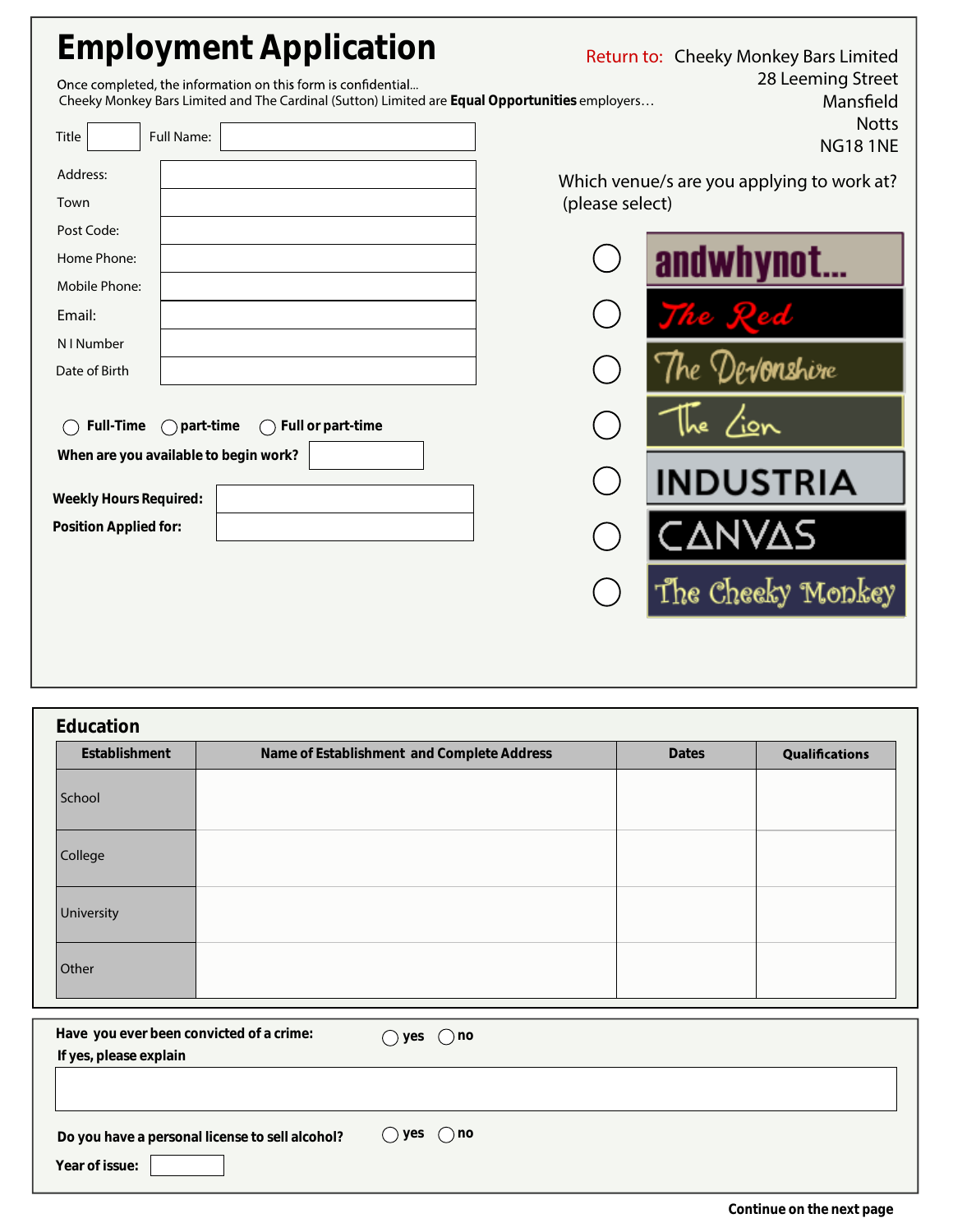## **Previous Employment (list up to 2)**

| <b>Name of Employer:</b>                                          |              |  |  |
|-------------------------------------------------------------------|--------------|--|--|
| <b>Name of last supervisor:</b>                                   |              |  |  |
| <b>Dates of Employment:</b>                                       | From:<br>To: |  |  |
| Salary:                                                           | From:<br>To: |  |  |
| <b>Complete Address:</b>                                          |              |  |  |
| <b>Phone:</b>                                                     |              |  |  |
| Last job title:                                                   |              |  |  |
| <b>Reason for Leaving (be specific):</b>                          |              |  |  |
| List the jobs you held, duties performed, skills used or learned: |              |  |  |
| May we contact your employer:<br>yes $( )$ no                     |              |  |  |

| 2.                                                                |              |  |
|-------------------------------------------------------------------|--------------|--|
| <b>Name of Employer:</b>                                          |              |  |
| <b>Name of last supervisor:</b>                                   |              |  |
| <b>Dates of Employment:</b>                                       | From:<br>To: |  |
| Salary:                                                           | From:<br>To: |  |
| <b>Complete Address:</b>                                          |              |  |
| <b>Phone:</b>                                                     |              |  |
| Last job title:                                                   |              |  |
| Reason for Leaving (be specific):                                 |              |  |
| List the jobs you held, duties performed, skills used or learned: |              |  |
| May we contact your employer:<br>yes<br>$( )$ no<br>C -           |              |  |